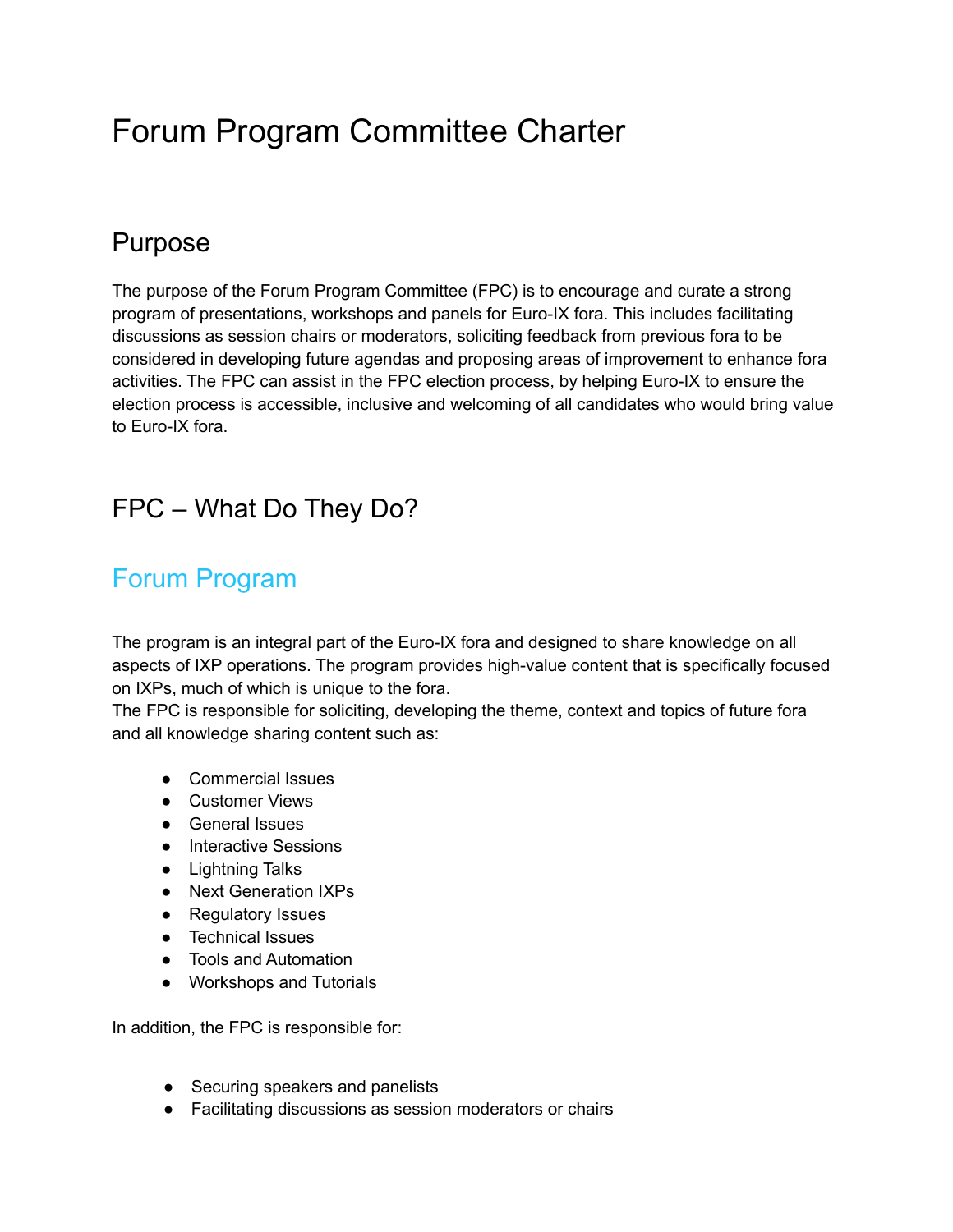● Proposing areas of improvement and any additional activities to enhance the fora

# Program Content

The FPC is responsible for finding all the program content. Each Forum agenda has several hours of content that needs to be filled:

- $\bullet$  5 general session presentations (20 30 minutes)
- 6 Lightning Talk presentations (<10 minutes)
- Variable number of Tutorials and Workshops
- Content very specific to IXPs and must be relevant
- Highly reliant on Members and Patrons for content

#### **Challenges**

There is a lot of technical content and we need:

- More content on commercial and marketing
- More interactive sessions
- More speaker diversity

#### FPC Structure and Roles

The structure of the FPC will consist of a Chair, Vice/Co-chair, PC Members and at least two support staff from the Secretariat. The FPC roles include:

- FPC Chair/ Vice Chair The FPC shall appoint the Chair and Vice Chair from within the members of the committee. The Chair must meet the same criteria of independence as other members of the committee.
- Forum Session chairs/ moderators
- Forum mic runners
- Forum welcome committee/ New-comers welcome committee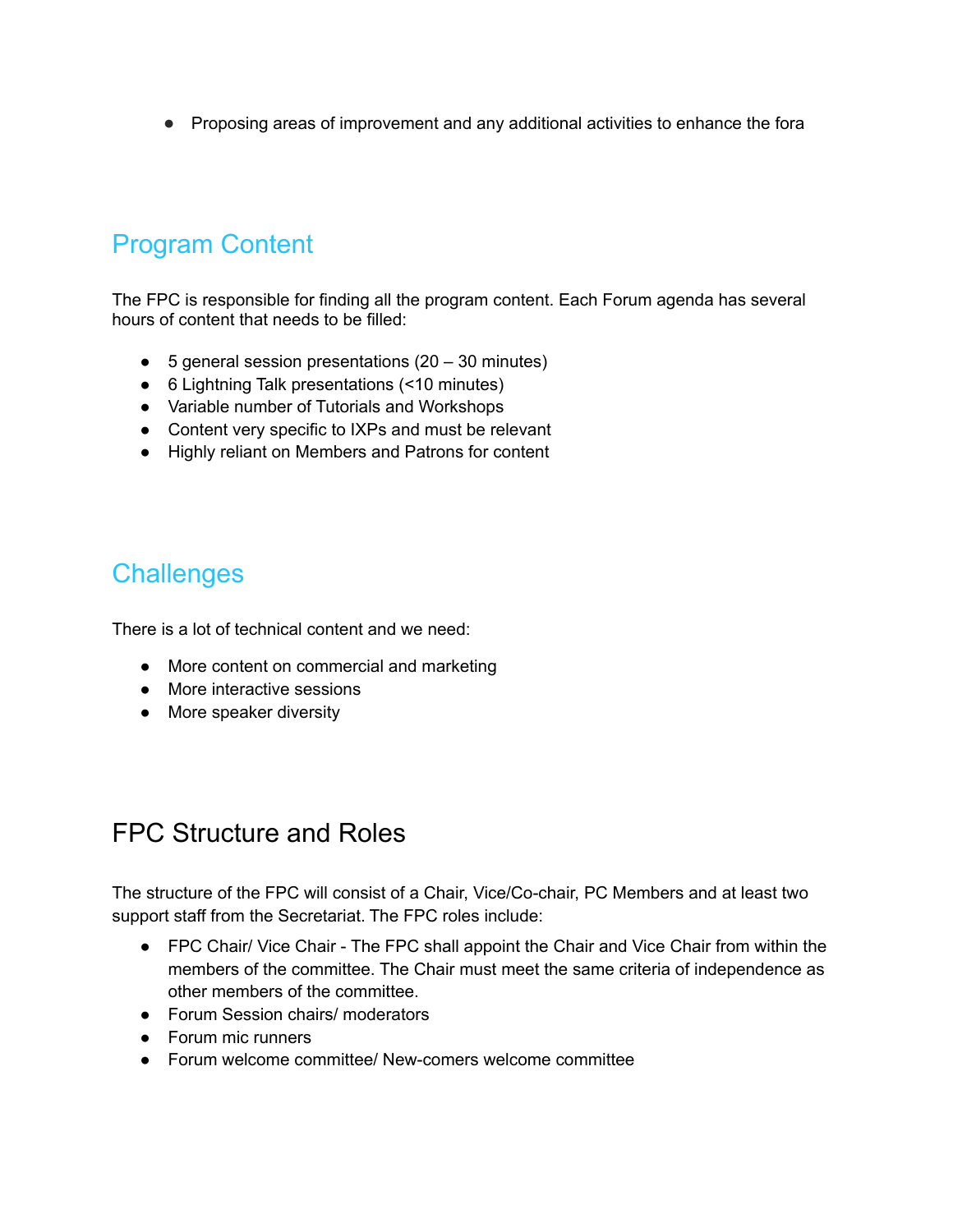#### **Selection process**

- A Chair should be appointed by the FPC Members via a voting mechanism
- The appointment of a Chair and Co-Chair will last per forum and will be eligible to serve another term via voting. Over 50% of all current FPC Members are required to approve.
- Serving FPC Members can serve more than one term
- Over 50% of the current FPC Members are required to approve the appointment of all new PC members.
- The Chair of the FPC will then communicate the appointment of the new member(s)
- There is no maximum number of FPC Members

#### Chair and Vice-Chair Responsibilities

- Provide leadership for the committee
- Facilitate communication and discussion during the meetings
- Serve as spokesperson within the organisation for the committee
- Create the agenda in partnership with staff support
- Facilitate the meeting according to the agenda
- Provide research as needed for the committee
- Stay in regular communication with the Euro-IX Secretariat
- The Chair will be compensated at fora via hotel accommodation for 2 nights

# Ordinary FPC Members

- Ordinary FPC Members are expected to serve on the committee for a minimum of 18 months with the view to renew their membership.
- FPC Members should contribute to Committee discussions at meetings and on the dedicated mailing list.
- Develop the forum program
- Provide Euro-IX fora with best practices through individual relationships through recommending stakeholders contact.
- Ensure continuity of Euro-IX fora
- Provide feedback and recommendations for the improvement of fora and FPC practices where necessary.

# Conduct of FPC Meetings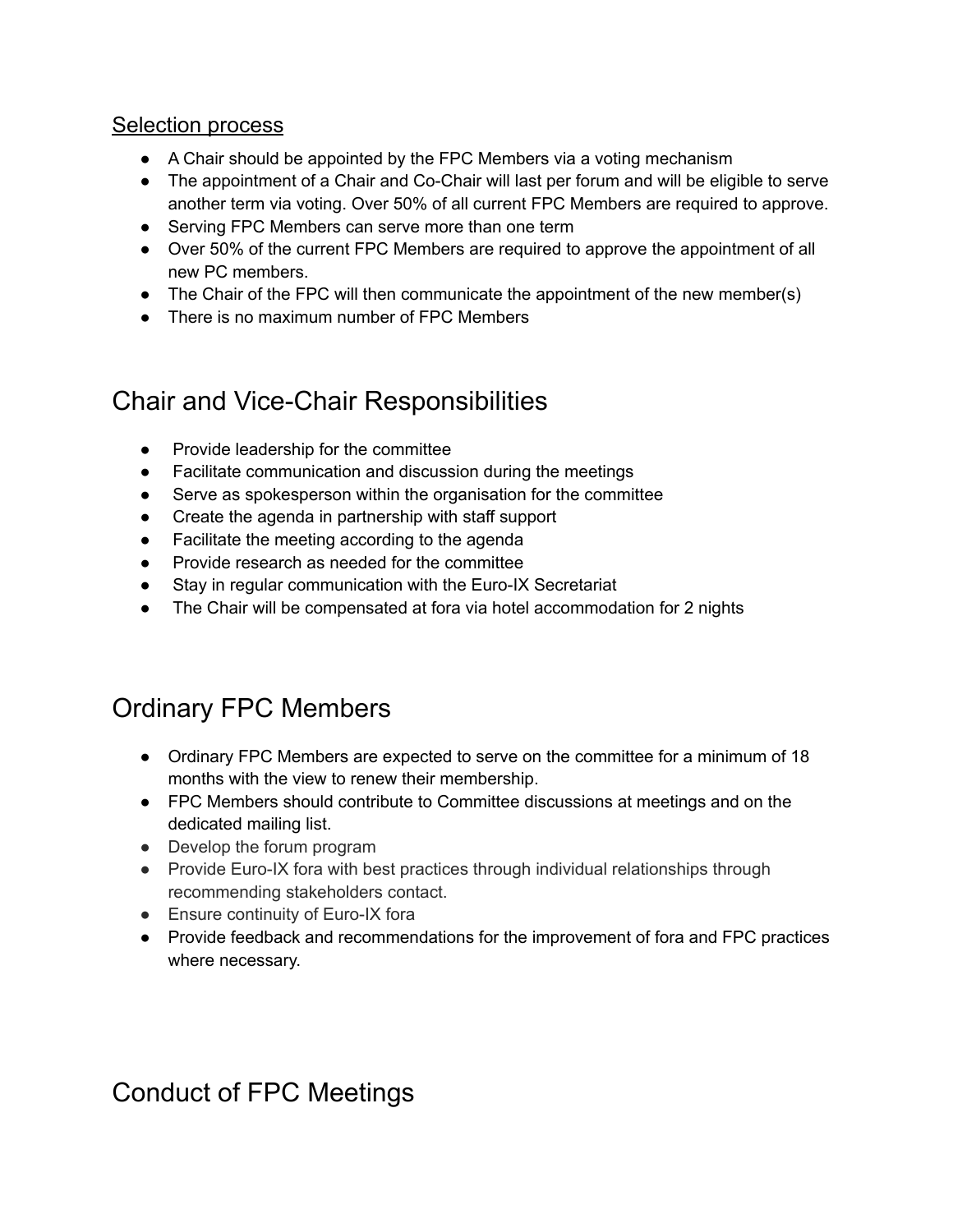- The Euro-IX Secretariat is responsible for the organisation of FPC meetings (scheduling and sending meeting links).
- The FPC Chair and Vice Chair are responsible for chairing meetings and the meeting agenda.
- The FPC shall meet as and when necessary to fulfill their role
- Meetings may take place in person or by audio/video conference
- The FPC shall keep notes of meetings and track all actions

# Accountability and Stepping Down

- If a FPC Member decides to step down from the FPC for any reason before his/her term ends, this must be conveyed to the Euro-IX Secretariat and other FPC Members in writing via the FPC dedicated mailing list.
- If a FPC Member consecutively misses more than five meetings without communicating with the Euro-IX Secretariat directly or the other FPC Members via the dedicated FPC mailing list, the Secretariat shall contact and review the Members position on the **Committee.**

# Code of Conduct

FPC Members are expected to show respect for all. FPC Members are encouraged to respect each other's points of view and resolve disagreements and differences of opinion in a respectful manner. If there are conflicts of interest between FPC Members that cannot be resolved, the Managing Director can make executive decisions in these instances between FPC Members. FPC Members should abide by and promote the Euro-IX Code of Conduct here: <https://www.euro-ix.net/en/events/code-conduct-euro-ix-fora/>

# What does the FPC not do?

Euro-IX staff is responsible for organising these forum and agenda items:

- Event venue, hotel and logistics
- Excursions
- Socials, coffee breaks, meals
- Forum welcome